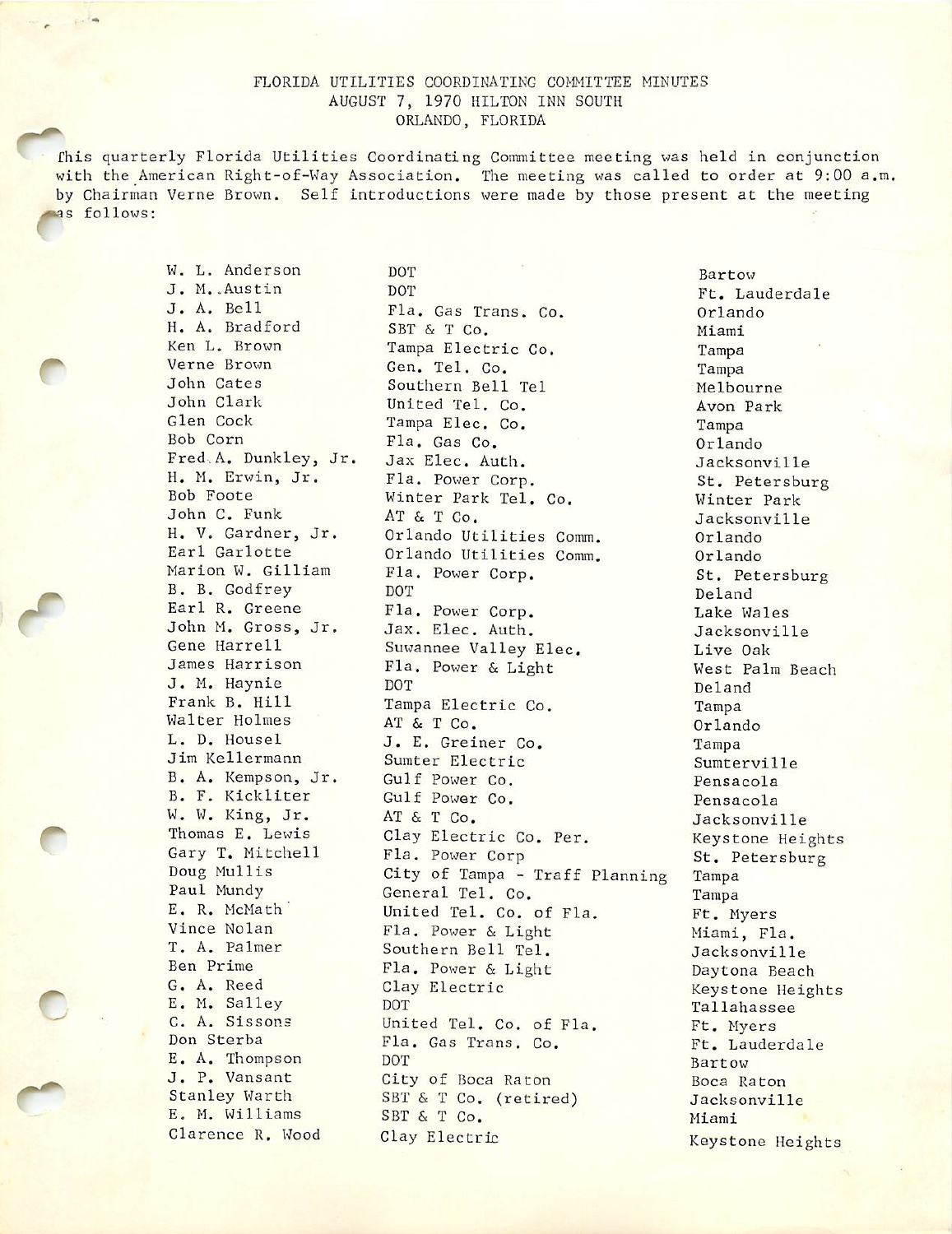Bob Corn read the minutes of the previous meeting held on May 1, 1970. These minutes were corrected by Glenn Cock who stated that the last sentence of the second paragraph on Page 3 should have read "Mr. Cock reported that a public hearing would be held in Tallahassee on May 4, 1970 and Verne Brown (rather than he) read a statement which they proposed to be read on behalf of the Florida Utilities Coordinating Committee at the hearing." The minutes were then approved as corrected.

## OLD BUSINESS

C

Verne then read a letter that he had written to Mr. Fred Vidzes, Director Land Management Division State of Florida Board of Trustee of the Internal Improvement Trust Fund dated May 11, 1970 outlining the resolution adopted by the Florida Utitlities Coordinating Committee at the May 1st meeting. The adopted resolution proposed that an Engineer of the Organization preparing a Trustee of the Internal Improvement Trust Fund Permit be authorized to prepare a map showing the project location rather than the present requirement of the Trustees, whereby the location drawing must be prepared by a Registered Land Surveyor or Engineer. Verne also read a letter from Dallas Gray dated May 14, 1970 which was in reply to his letter of May 11th. Mr. Gray outlined in his letter that our proposal was being reviewed by their legal council and that we would be notified if there were to be a change in policy relative to this requirement.

Ken Brown, Chairman, Roadway Lighting and Signal Installations Utility/DOT Joint Use Pole Agreements Sub-Committee, gave a report outlining the work done by this committee. Ken outlined that a third draft of the proposed Joint Use Agreement was now being reviewed by the members of the Sub-Committee and that it is hoped that this proposal can be submitted to the Department Of Transportation in the near future. Ken then handed out copies of a letter dated May 22, 1970 from E. M. Salley relative to the Sub-Committee work and the minutes of the Sub-Committee meeting held on May 19, 1970 in Tampa. Verne then gave a brief outline of why a joint use agreement with the Depart ment Of Transportation is required.

Kemp Kempson gave a report on the Signs Overhanging Right-of-Way Sub-Committee. Kemp stated that a meeting with representatives of the Department Of Transporta tion, the Executive Director of the Florida Sign Industry, and the representa tives of the committee had been held in Tallahassee on July 2ist. At the meeting, Mr. Bill Gardner requested that the Utility Representatives and the Executive Director of Florida Sign Industry, present a joint recommendation to the Department Of Transportation within 90 days. Kemp stated that one consideration of the Sub-Committee was to propose a corridor from 30 to 45 feet in the air where no signs would be permitted. Gene McMath and Chuck consideration of the Sub-Committee was to propose a corridor from 30 to 45<br>feet in the air where no signs would be permitted. Gene McMath and Chuck<br>Sissons, of United Telephone Company both objected that the proposed corri Sissons, of United Telephone Company both objected that the proposed corridor would not benefit the Telephone Companies. Gene Vansant, City of Boca Raton, outlined the zoning procedures in Boca Raton where a 10 foot set back is provided and a 10 foot utility corridor on front lot lines. Also the City of Boca Raton, has adopted ordinances, which for esthetic and safety reasons, eliminated blinking signs within 10 feet of the right-of-way.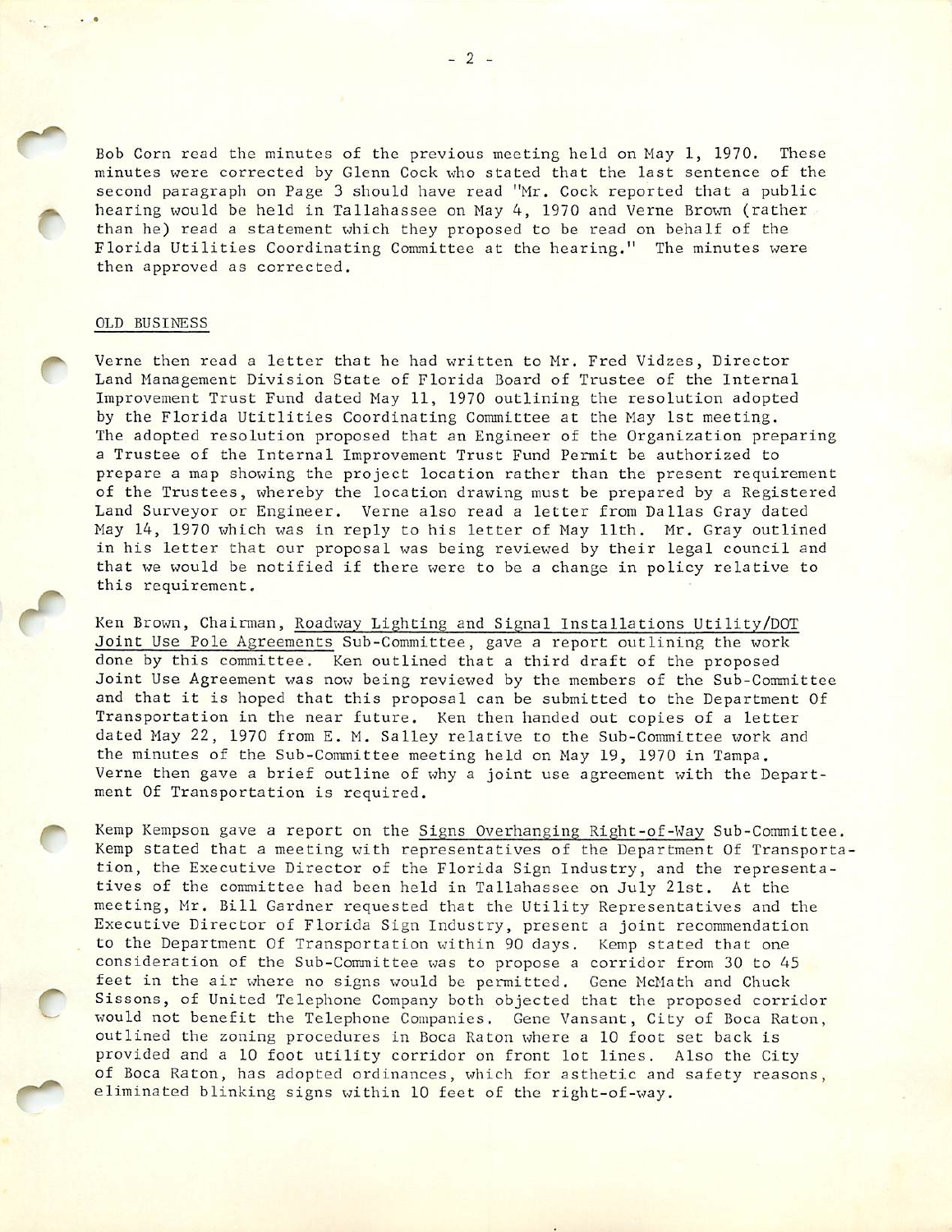Ernest Salley gave a report on the Utility Accommodations Guide. Ernest stated that contrary to the rumors which had spread throughout the State, the Accommo dations Guide had not been officially disapproved by the Bureau of Public Roads. The Guide has been reviewed by the Florida Division of the Bureau of Public Roads which recommended that the Guide not be approved. The Regional office of the Bureau of Public Roads then reviewed the Guide and like wise recommended the Guide not be approved. The Guide is now being reviewed by the Bureau of Public Roads in Washington, which has not as yet given its approval or disapproval.

Ken Brown reported that in a new County Subdivision Ordinances Hillsborough County Planning Board will include a portion of the Utility Plan in New Subdivisions, as recommended by the Greater Tampa Utility Group. This group is doing an outstanding job in working with the City and County officials to solve Utility problems.

Chuck Sissons stated that United Telephone of Florida would sponsor the May meeting of the Florida Utilities Coordinating Committee in Fort Myers.

Verne then outlined the procedure of succession of the Florida Utilities Coordinating Committee whereby the Secretary succeeds the Chairman and the Vice-chairman succeeds the Secretary. Verne stated that Bob Corn, the new Chairman and Marion Gilliam the new Secretary had served as a nominating Committee and chose to place the name of Larry Housel, who is the Utility Coordinator with J. E. Greiner Company, as the new Vice-Chairman. Since no other names were placed in nomination Larry was unanimously approved as the new Vice-chairman.

Glenn Cock stated that on May 4th, he and Verne attended the Department Of Transportation Secretary's meeting. At his meeting they outlined to the Secretary the appreciation of the Florida Utilities Coordinating Committee relative to the cooperation received from the Department in the adoption of the Utility Accommodations Guide. It was outlined to the Secretary however, that the Florida Utilities Coordinating Committee still objected to the Set Back Criteria as outlined in the Guide.

## NEW BUSINESS

As the new Chairman of the Florida Utilities Coordinating Committee, Bob Com expressed the appreciation of every member of the Florida Utilities Coordinating Committee for the outstanding job done by Verne Brown as Chairman of Florida Utilities Coordinating Committee.

Bob then read a letter to C. J. Schenck, Deputy State Highway Engineer, from A. L. Mcknight, Army Corps of Engineers outlining changes in the Corps permit form. Ben Prime outlined the Corps procedure relative to requiring permits from the Trustees of Internal Improvement Trust Fund, prior to submitting a permit to the Corps. It was suggested by Verne Brown that the Chairman write Mr. Mcknight offering the cooperation of the Florida Utilities Coordinating Committee in reviewing and possibly revising the permit procedure.